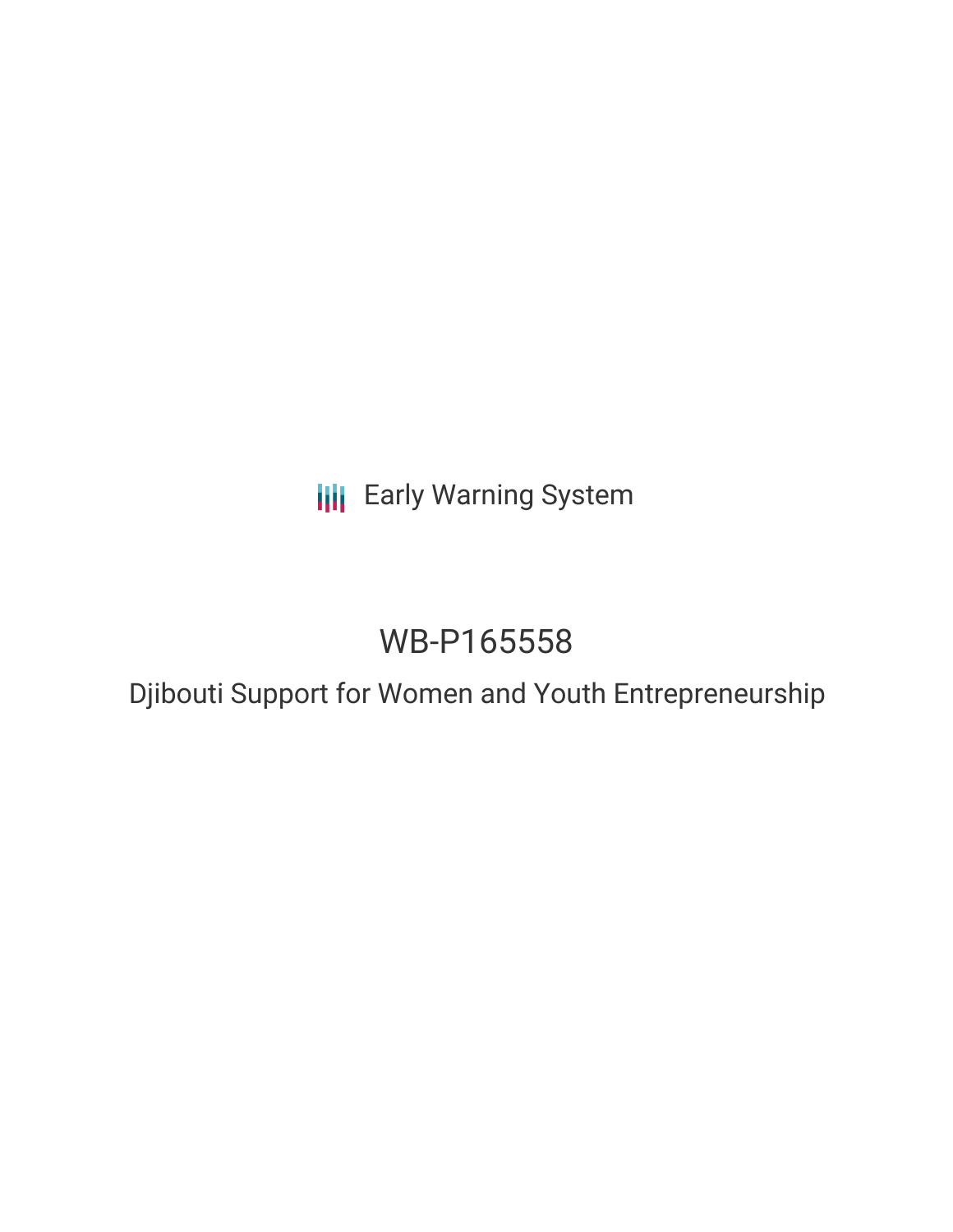

### **Quick Facts**

| <b>Countries</b>               | Djibouti                                                                      |
|--------------------------------|-------------------------------------------------------------------------------|
| <b>Financial Institutions</b>  | World Bank (WB)                                                               |
| <b>Status</b>                  | Active                                                                        |
| <b>Bank Risk Rating</b>        | C                                                                             |
| <b>Voting Date</b>             | 2018-06-08                                                                    |
| <b>Borrower</b>                | Republic of Djibouti - Ministry of Economy and Finance, in Charge of Industry |
| <b>Sectors</b>                 | Finance                                                                       |
| <b>Investment Amount (USD)</b> | $$15.00$ million                                                              |
| <b>Project Cost (USD)</b>      | $$15.00$ million                                                              |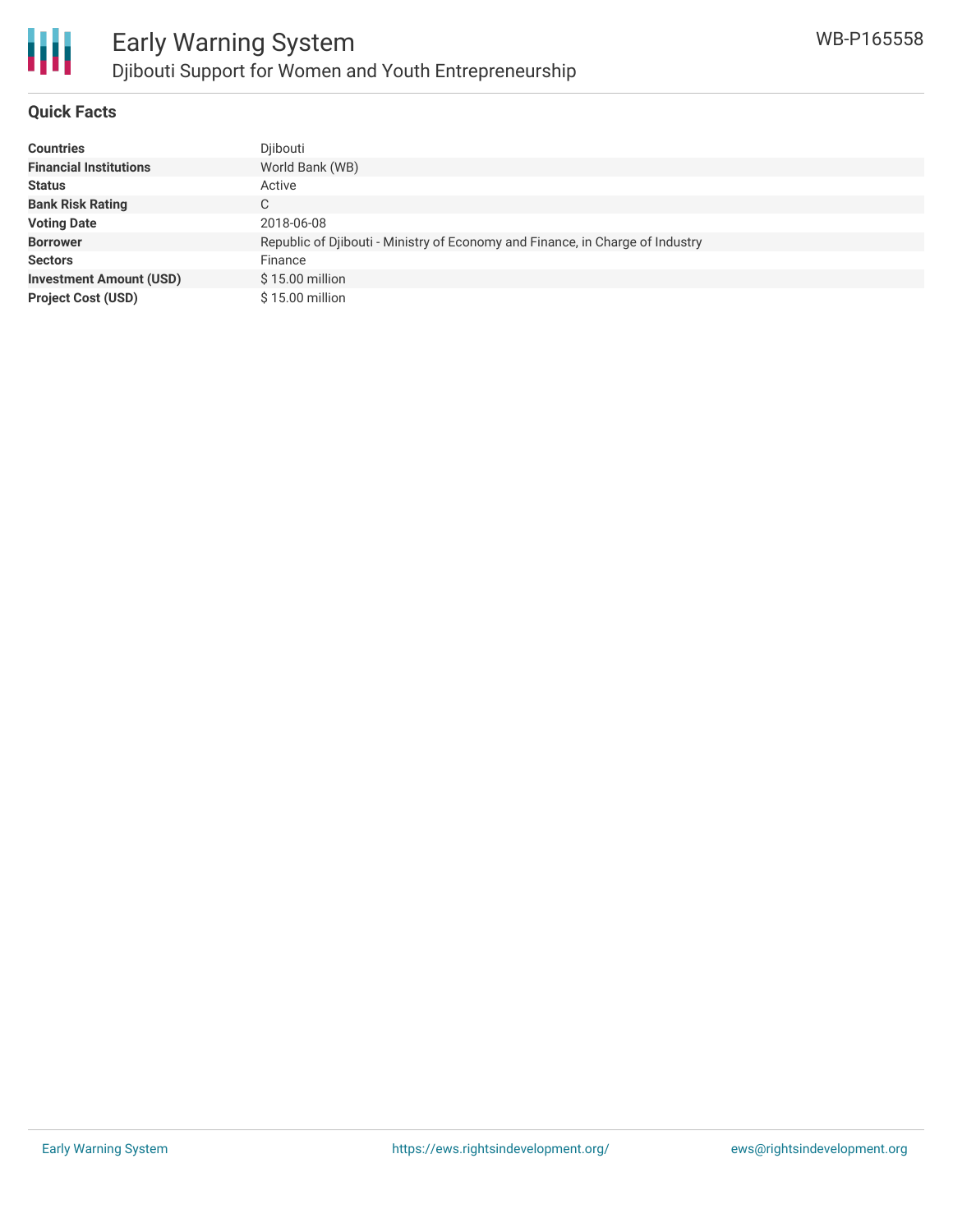

#### **Project Description**

The objective of the Support for Women and Youth Entrepreneurship Project for Djibouti is to improve economic opportunities for targeted entrepreneurs. The project has three components. 1. Building capacity of women and young entrepreneurs component will improve access to: (i) skills and business development trainings (by scaling and expanding the scope of the existing PROPEJA project), (ii) small-scale financing, and (iii) information and resources for entrepreneurs. 2. Improving access to services, finance, and competitive value chains for women and young entrepreneurs component will improve access to services and finance for women and young entrepreneurs through the improvement and expansion of ecosystem provider capacity, and through the activation of the PCG Fund and reinforcement of the CPEC microfinance network. The component will also provide technical assistance to help identify and develop competitive sectors and value chains and enable enterprises to better meet the needs of these new dynamic sectors. 3. Support for Project Implementation and Monitoring component will finance technical assistance, equipment, training and operating costs for the Center for Leadership and Entrepreneurship (CLE's) team so that it can operate the following PIU functions: (a) institution building, (ii) project implementation, (iii) project monitoring, and (iv) and evaluation. This component will also support the CLE in the areas of accounting, budget management, procurement, and overall administrative functions.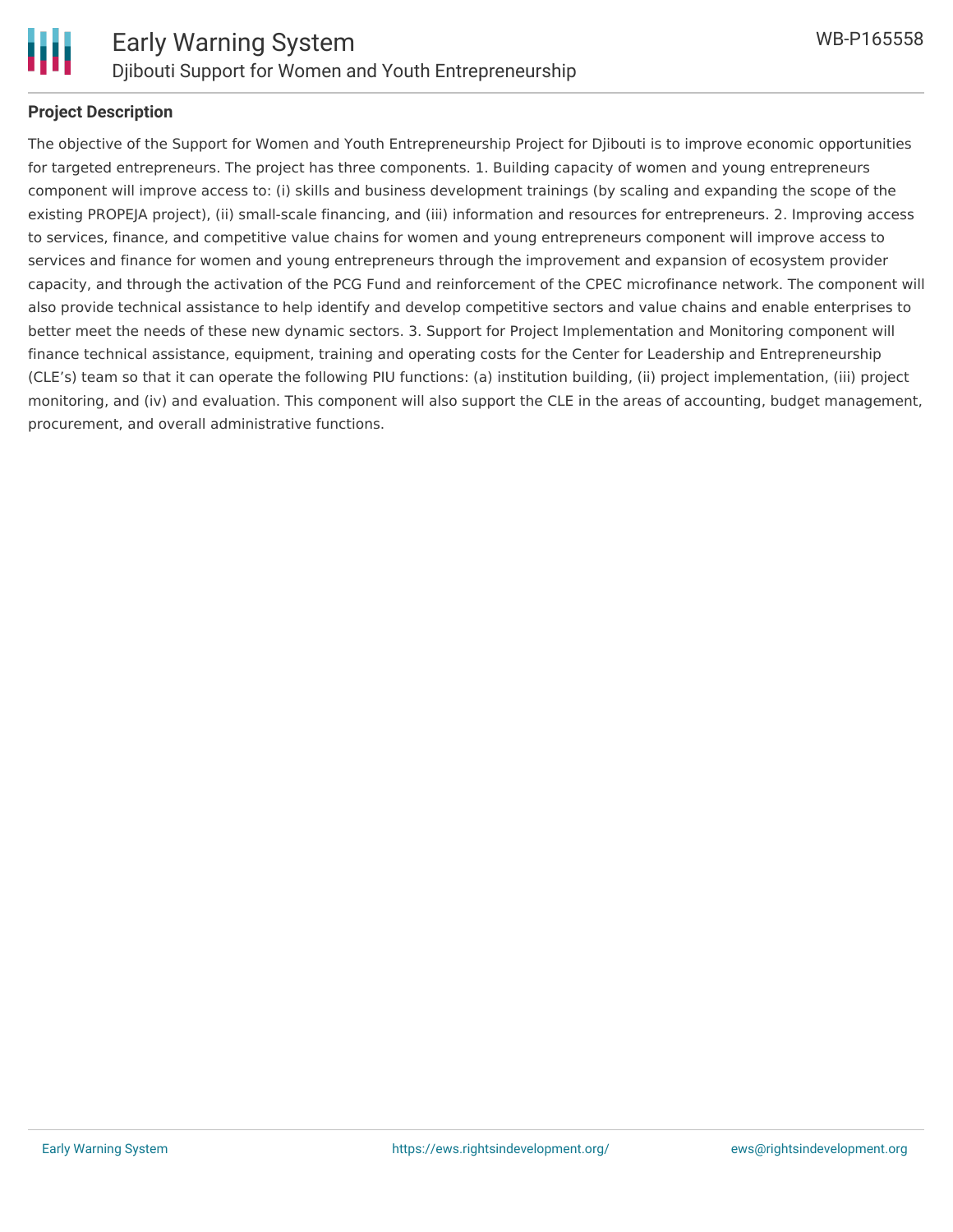

# **Investment Description**

World Bank (WB)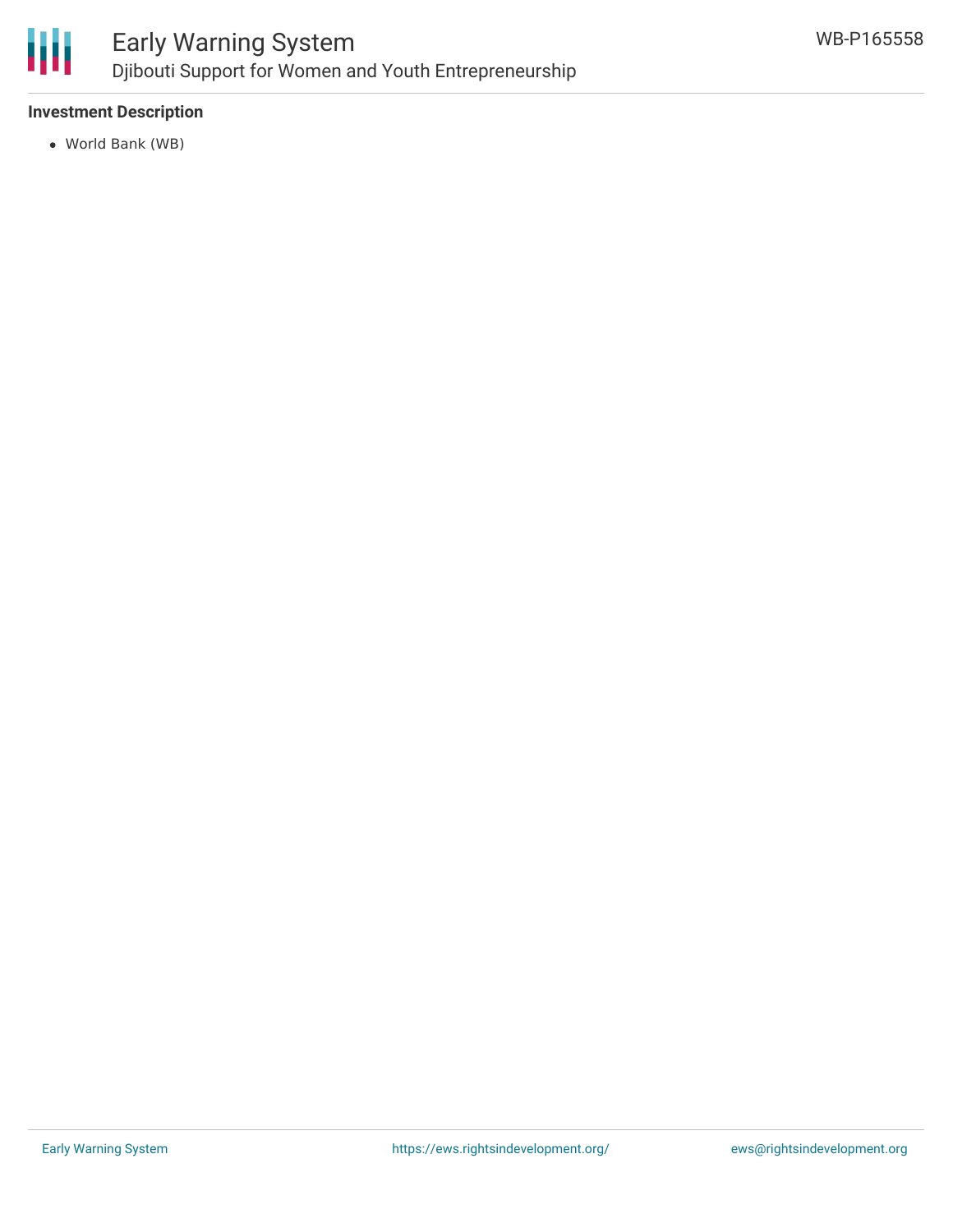

## **Contact Information**

Centre d'Entrepreneuriat et Leadership Simane Ali Barreh Project Coordinator simane\_ali@hotmail.fr ACCOUNTABILITY MECHANISM OF WORLD BANK

The World Bank Inspection Panel is the independent complaint mechanism and fact-finding body for people who believe they are likely to be, or have been, adversely affected by a World Bank-financed project. If you submit a complaint to the Inspection Panel, they may investigate to assess whether the World Bank is following its own policies and procedures for preventing harm to people or the environment. You can contact the Inspection Panel or submit a complaint by emailing ipanel@worldbank.org. You can learn more about the Inspection Panel and how to file a complaint at: http://ewebapps.worldbank.org/apps/ip/Pages/Home.aspx.